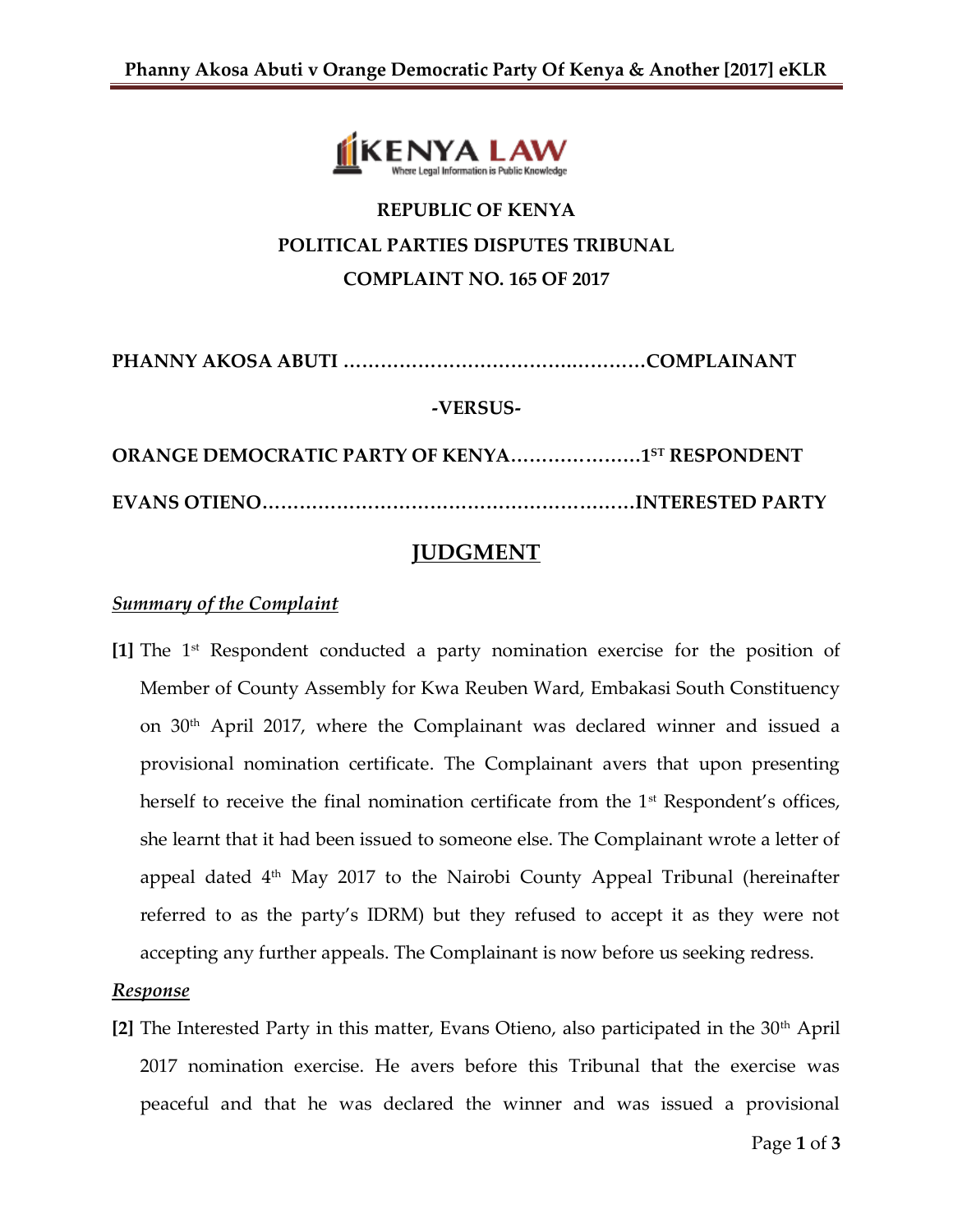nomination certificate. Further, that he was subsequently duly issued with a nomination certificate dated 3<sup>rd</sup> May 2017.

#### *Analysis and Determination*

- **[3]** From the foregoing, the main issue for determination is *whether or not the Complainant should be issued a nomination certificate for the position of Member of County Assembly for Kwa Reuben Ward, Embakasi South Constituency on 30th April 2017.*
- **[4]** Both the Complainant and the Interested Party have each submitted a Provisional Nomination Certificate. Both certificates were issued on the same date, 30<sup>th</sup> April 2017. The Interested Party has further adduced a final nomination certificate issued to him by the 1<sup>st</sup> Respondent signed by the Executive Director, Chairperson and Secretary of the National Elections Board dated 3<sup>rd</sup> May 2017.
- **[5]** From the documents on record, it is clear that although both parties have a provisional nomination certificate, only the Interested Party was issued a nomination certificate. Further, the Complainant has not adduced any further evidence in support of her claim. She has therefore failed to persuade this Tribunal why she should be awarded the party's nomination certificate for Member of County Assembly for Kwa Reuben Ward, Embakasi South Constituency.

#### *Orders*

The upshot is that the Statement of Claim dated  $5<sup>th</sup>$  May 2017 fails and is hereby dismissed with no orders as to costs.

### **DATED and DELIVERED AT NAIROBI this 11TH DAY of MAY 2017**

- **1. M. O. Lwanga ………………………………….(Presiding Member)**
- **2. Desma Nungo ….………………………………(Member)**
- **3. Paul Ngotho ….………………………………..(Member)**